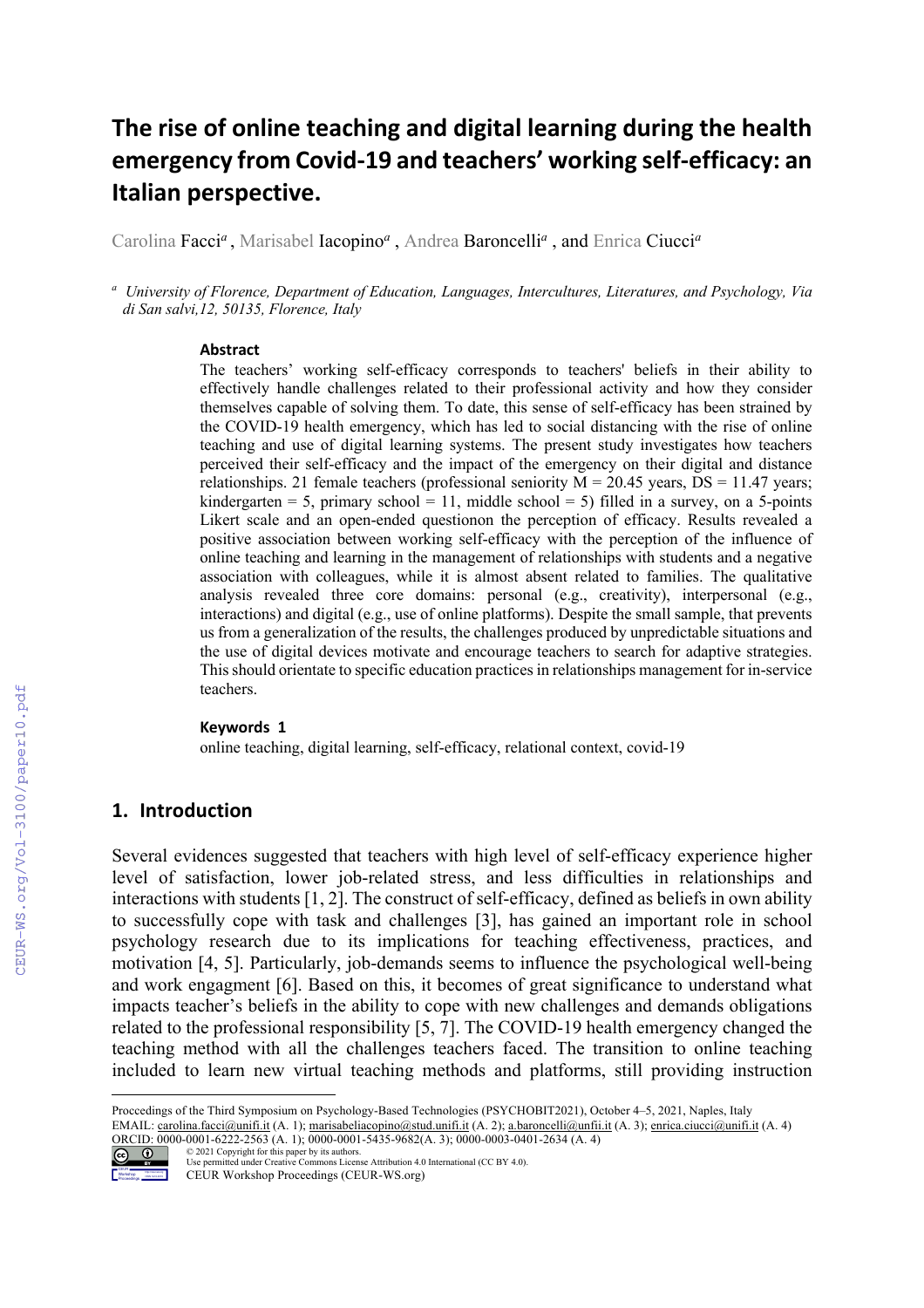through engaging lessons and relationships with students, families and interacting with colleagues [8]. Consider the level of self-efficacy as a key element for understanding the investment in the use of digital devices and teaching online could help us in working for teachers' well-being and learning improvement, particularly facing a new teaching environment and different instructional approaches.

Research on online teaching and learning was limited, likely because digital education was not often used in primary and secondary schools and there was a lack of adequate professional training and inexperience with digital platforms [9, 10]. Although investigation on technological education is emerging, in the last year several studies explored the effect of the COVID-19 pandemic on teachers [11, 12, 13]. Findings reveled that online teaching transition during school lockdown elicited challenges for teachers and schools across the globe. Particularly, teachers required support ranging from information technology and educational resources to home–school cooperation [13] and new approaches to planning and teamwork [14]. In addition to technology issues, teachers struggled with student engagement and relationship during virtual instruction period [8] and strived to balance their skills while teaching from home, leading to higher stress levels [15]. Moreover, teachers who were teaching virtually had the lowest instructional efficacy scores compared to teachers teaching in a hybrid or all in-person model [16]. Despite the instructional challenges, teacher's self-efficacy could be also stressed by relational and community factors. Considering student-teacher relationship, it has been shown the sensitivity to reciprocal behaviors and conducts [17, 18]. Research examining the role of beliefs of personal and interpersonal effectiveness of teachers showed that educators with a high sense of school self-efficacy focus more on teaching activities and support students with difficulties or behavioral problems by providing them with feedback positives and rewards[19, 2]. Conversely, teachers with a low sense of effectiveness encounter problems in the relationship with the students and in the management of the classroom [20, 7]. In the wider community context, the perception that colleagues and students' families may have about teachers' work and ability [7, 21] to reach educational purpose affects teachers' efficacy skills. Teachers' self-efficacy is a predictor of a stronger relationships with students [18], even it is influenced by the professional network (e.g., colleagues) [22]. Moreover, families require intense sharing and collaboration with teachers together with emotional support [23,24, 25]. Uncertainty in technological management and online relationships during COVID-19 emergency could influence teachers' perception of their self-efficacy on the changed relational environment.

Based on this previous literature on teaching during COVID-19 the present study aims to investigate how effective teachers perceived themselves and how much they perceived the effect of the online teaching on their relationships. We hypothesize that new teaching demands and changes would impact teacher self-efficacy. Specifically, there would be an association in how teachers perceived their self-efficacy and the impact of the emergency on their digital relationships. Added to the hypothesis on the association between self-efficacy and teaching online is a qualitative study on effective professional action in the moment of uncertainty and changes. It was predicted that the technological self-efficacy would be a new challenging perception.

# **2. Method**

# **2.1. Participants and procedures**

This exploratory study was conducted within a research-intervention program which aims to work on teachers' emotional competence and relationships. Teachers attending the training course within the program (suspended due to COVID-19), belonging to different scholastic Institutions in Central Italy, were contacted to propose a research involvement during the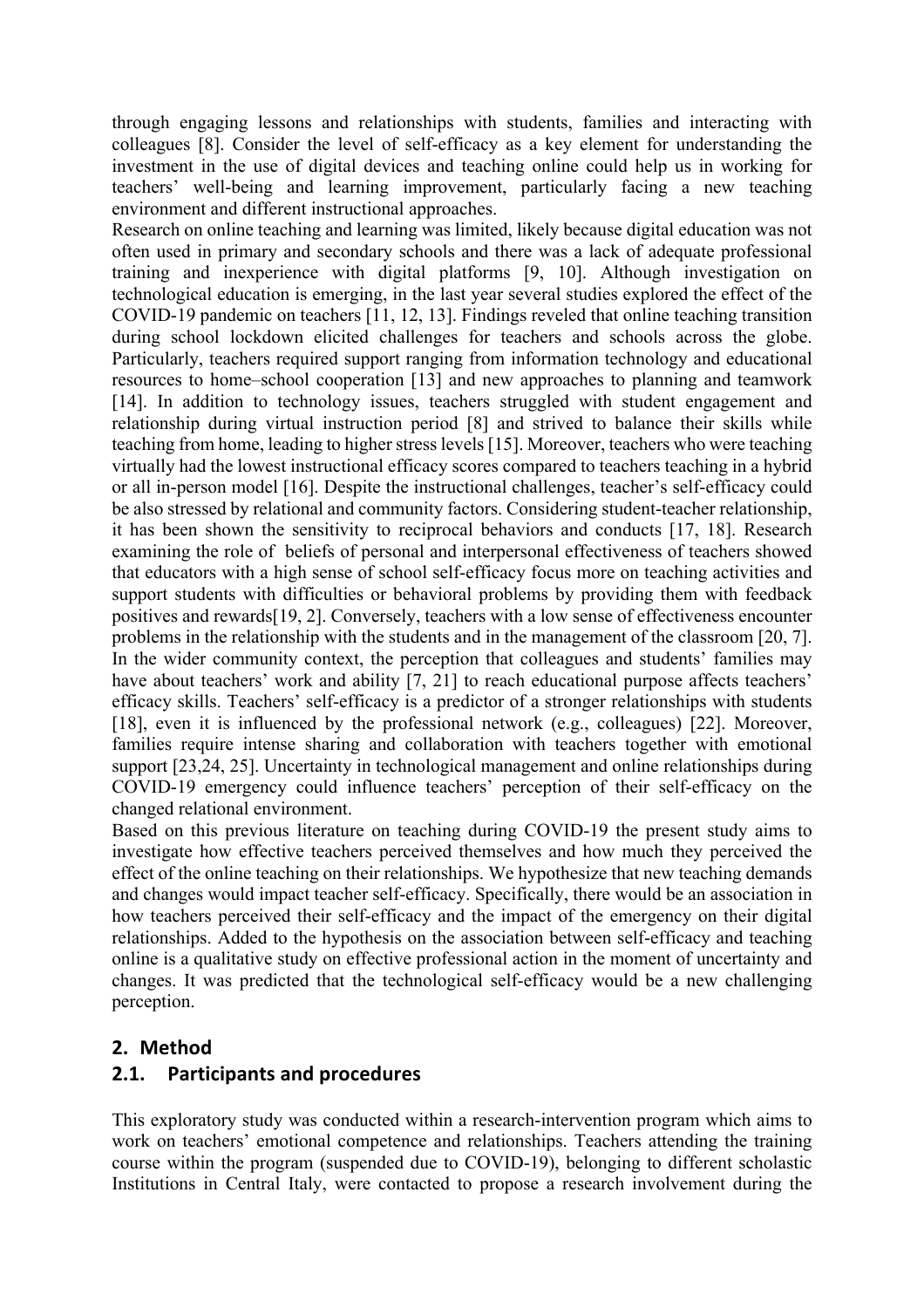month of May 2020. Written informed consent was asked and after that an online survey was proposed and completed. Participants at the present study were 21 female teachers (professional seniority  $M = 20.45$  years,  $DS = 11.47$  years; kindergarten = 5, primary school = 11, middle school  $= 5$ ).

# **2.2. Measures**

*Teacher Self Efficacy*. Self-efficacy was measured with six items from Caprara and colleagues [26] scale that were adapted to assesses self-efficacy in the workplace (e.g. «*I am able to dominate the emergencies and the inevitable unexpected events of my work*»). The scale was on a 5-points Likert scale from 1 (not at all characteristics of me) to 5 (very characteristic of me). Cronbach's coefficient was acceptable  $\alpha = .68$ .

*Relationship changes with online teaching.* In order to explore the experience of online teaching three ad hoc questions, on a 5-points Likert scale, were administered. The questions were adapted to investigate the perception of change in relationships (pupils, colleagues and families) during the digital learning:

- How much do you think the experience of teaching online may have influenced the relationship with your students?
- How much do you think the experience of teaching online may have influenced the relationship with your colleagues?
- How much do you think that the experience of teaching online may have influenced the relationship with the families of your students?

Within the survey, we asked through an open-ended question the perception of efficacy during online teaching:

• "What aspects of your professional action have you been able to observe as effective? Which were a confirmation for you and which ones were a surprise?".

# **2.3. Data Analysis**

Initially, the study variables were inspected. We calculated the Mean, Standard Deviation, Skewness, and Kurtosis of the two variables of the study (scores ranging between −2.00 and +2.00 indicates a normal distribution). Then, to verify the direction and strength of the relations existing between variables we calculated Pearson's correlations. In the end, to explore how teachers perceive their ability to cope with teaching online an inductive conceptual analysis was performed [27; 28] with the QCA-Map software [29]. The software analyzes all the textual materials of the answers, coding and then categorizing in mutually exclusive categories. The quotation frequencies of each coding were calculated, and frequencies are presented in hierarchical tree maps [30]. Whenever a subject expressed the same concept more than once, when answering the question, that concept was counted just one time.

# **3. Results**

# **3.1.1. Quantitative results**

Descriptive statistics of study variables along with results of Pearson's correlations were reported in Table 1.

```
Table 1
Zero-order correlations (r) of the study varibles
```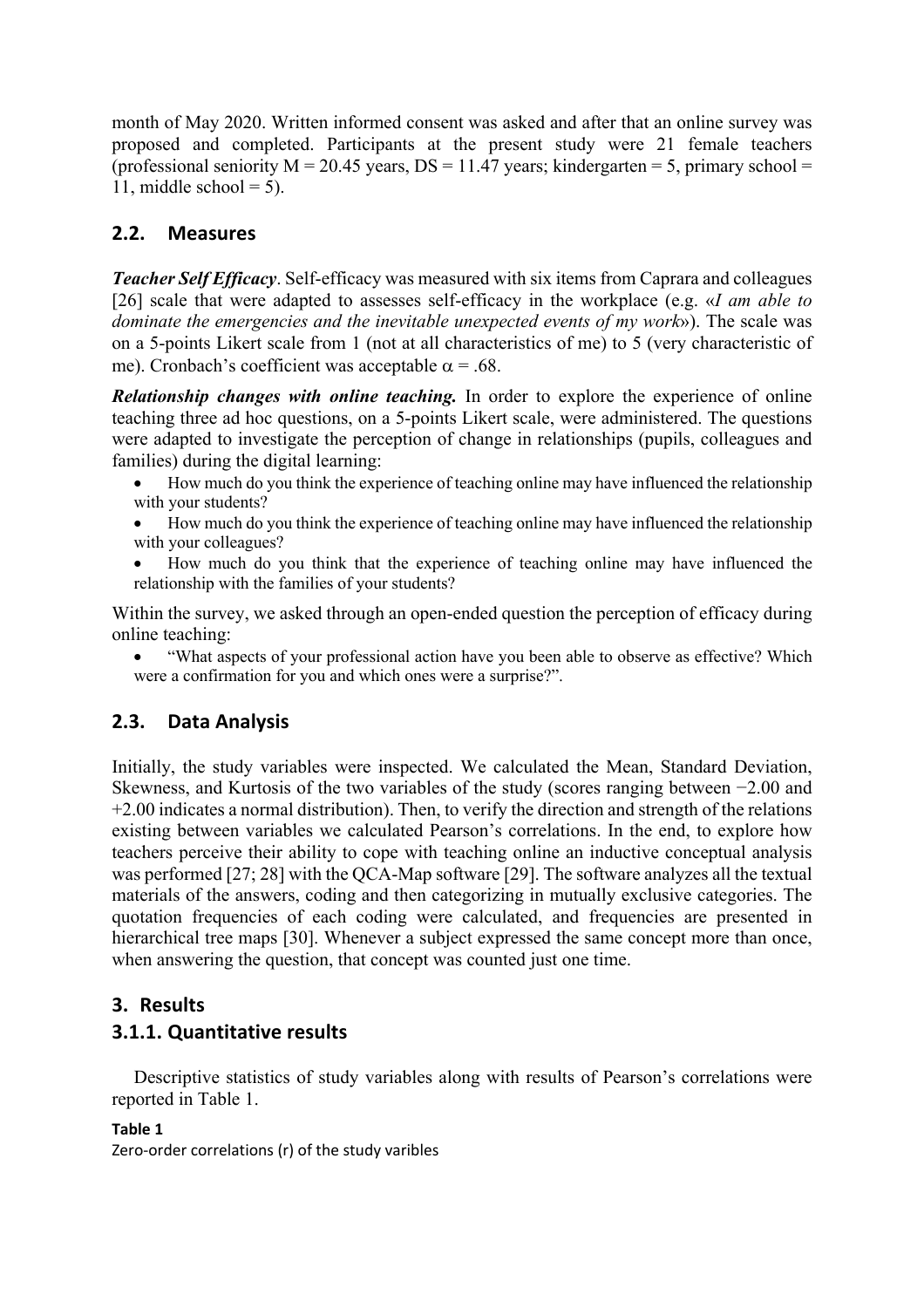|                                                                                                                     | M    | <b>SD</b> | <b>Skew</b> | Kurtosis | Self-<br>Efficacy | Changes<br>with<br>students | Changes<br>with<br>Colleagues           | Changes<br>with<br>families |
|---------------------------------------------------------------------------------------------------------------------|------|-----------|-------------|----------|-------------------|-----------------------------|-----------------------------------------|-----------------------------|
| Self-<br>Efficacy                                                                                                   | 3.53 | .47       | .64         | .37      | 1                 |                             | $.21(.50^*)$ $-.27(-.58**)$ $-.02(.21)$ |                             |
| Changes<br>with<br>students                                                                                         | 4.05 | .92       | $-.53$      | $-.67$   |                   |                             | $.68***$                                | $.69***$                    |
| Changes<br>with<br>colleagues                                                                                       | 3.67 | 1.06      | $-.90$      | .67      |                   |                             |                                         | $.80**$                     |
| Changes<br>with<br>families                                                                                         | 3.81 | 1.03      | $-1.10$     | 1.57     |                   |                             |                                         |                             |
| Note: (pr) = partial correlation controlling for the others relational variables, * p < .05 ** p < .01 *** p < .001 |      |           |             |          |                   |                             |                                         |                             |

Zero-order correlation analyses did not reveal significant associations. Partial correlation analyses, controlling for the variables of perceived change due to rise of online teaching for the three relational areas, highlighted a positive association between perceived work self-efficacy and the changes related to the online teaching in relationships with students ( $r = .50$ ,  $p < .05$ ) and a negative association with changes in relationships with colleagues ( $r = -1.58$ ,  $p < 0.01$ ). The association between perceived work self-efficacy and the change in relations with families is not significant  $(r = -1.21)$ .

#### **3.1.2. Qualitative results**

Results of the QCAmap content analyses were reported in the Figure 1.



**Figure 1**: Tree map of the answers to the open-ended question of the questionnaire using the QCAmap software.

The conceptual analysis of the answers to the open-ended question was carried out through the QCA-map. The analyses highlighted three domains of teachers' self-efficacy: the *personal selfefficacy* (e.g., creativity, reflexivity; 26%), the *interpersonal self-efficacy* (e.g., interaction, empathy; 55%) and the *digital self-efficacy* (e.g., use of online platforms; 19%). Furthermore, about the *interpersonal domain*, three sub-categories emerged referring to three different partners: colleagues, pupils and families. Results suggested that teachers found time to focus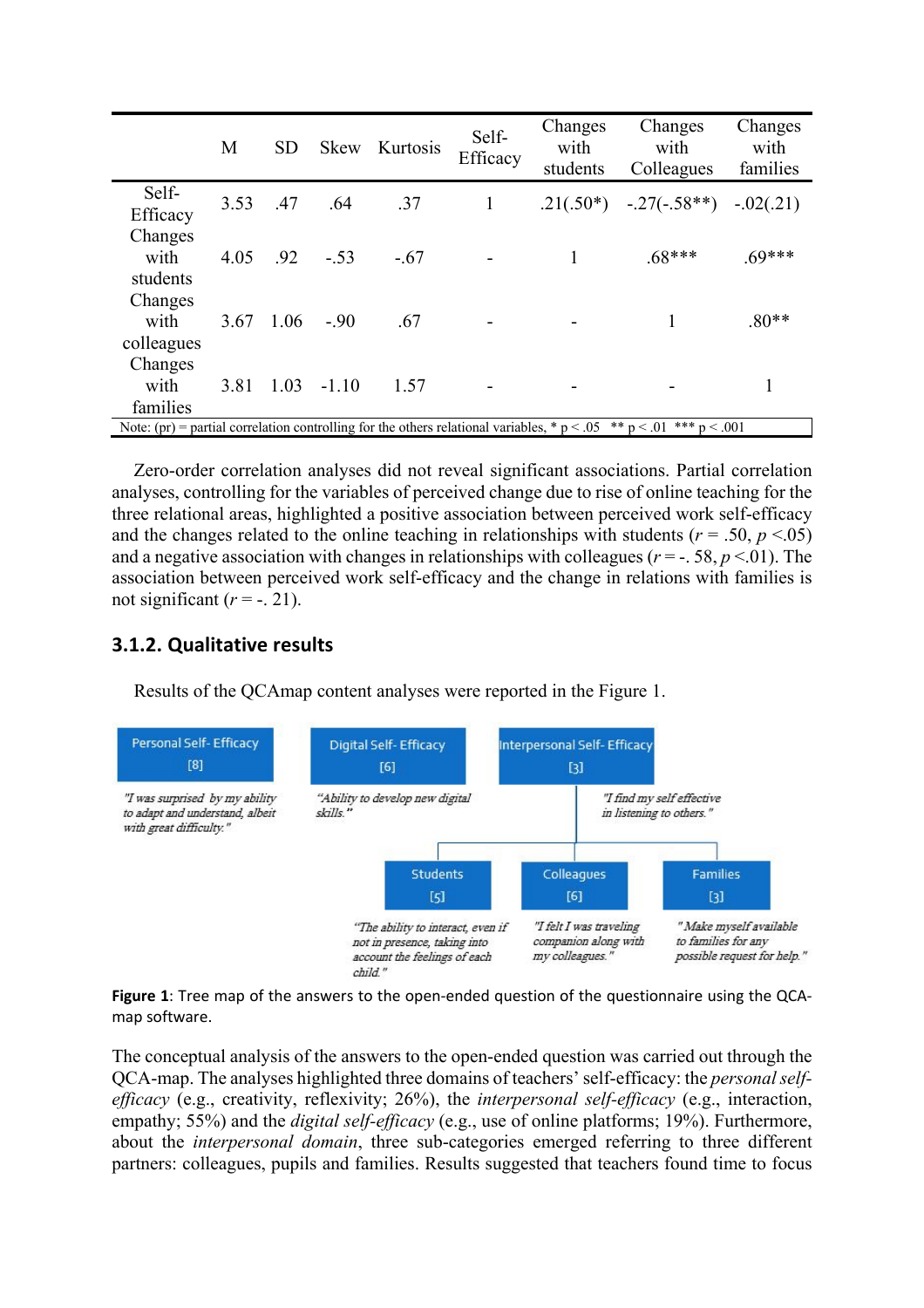on different aspects of their self and their work relationships due to online teaching. A teacher said:

*"I was able to carry out interesting lessons thanks to the use of technology and it was a confirmation. I was able to feel closer and supportive to my students and their families and it was a pleasant surprise. I faced the commitment consistently and effectively and it was a confirmation."*

#### **4. Discussions**

The present exploratory study was conducted to investigate how teachers perceived their selfefficacy and the impact of online teaching on their digital and distance relationships. We reported the associations existing between the perception of effectiveness and the experience of perceived changes due to rise of online teaching on school relations. First of all, the results suggested that there was an association between teachers' work self-efficacy and the perception of changes due to online teaching in the management of relationships. Particularly, the association was stronger with students and colleagues, while it was almost absent related to families. We could assume that the challenges produced by unpredictable and particularly serious situations motivated teachers to search for adaptive strategies, especially in the relational areas that are directly involved in their profession, that is with students and colleagues. Despite the help and support requested by the families [21, 23] our results showed that the teachers' self-efficacy is not affected by the relationships with the parents. The interactions with students emerge as a priority, being also the one that most influences their sense of effectiveness [2] while the relationship with families appears as neglectable. With regard to relation with colleagues, teachers' self-efficacy is influenced by the efficacy beliefs of those they seek advice and help from [22]. Maintaining ties to high-efficacy peers may result in higher self-efficacy and this is helpful in emergency situations.The qualitative study on effective professional action in a period of uncertainty and changes show that teachers focused on their own characteristics that are described as improved or increased; in particular, despite the initial challenges and transitions, they gave great importance to adaptability. Moreover, the participants reported that online teaching creates distance from their students, and difficulties in managing the classroom but creates time to focus on different aspects of their relationships. Importantly, teachers from the present sample underlined the importance of taking into account the digital and technological aspects of their job. This suggests that teachers had a perception of their low online teaching self-efficacy and their need to be trained. The situation of emergency requires teachers to adapt to the digital learning environment that let them to focus on their digital and technological skills.

Our results are weakened by several noteworthy limitations. First, the small sample prevents us from a broad interpretation of the results. Secondly, the participants were not randomly selected. Instead, they were recruited through the training program implemented in their schools, and hence might not be representative of the population. Thirdly, the different models of online teaching employed by the participants, who belonged to different school levels, and the related teachers' report of self-efficacy might be not comparable. Moreover, the particularity of the period and the challenges of the Covid-19 emergency prevents us for future replication, but different samples could be integrated to generalize the results.

Nevertheless, we believe that our results are important for further understanding the role of the teachers' self-efficacy and the digital learning and education, increasing the studies on this topic. Knowledge of the relational areas within a school context and their influence on the perception of work efficacy can help in the identification of teachers' weaknesses and strengths. As a consequence, it is important to understand which specific domain of self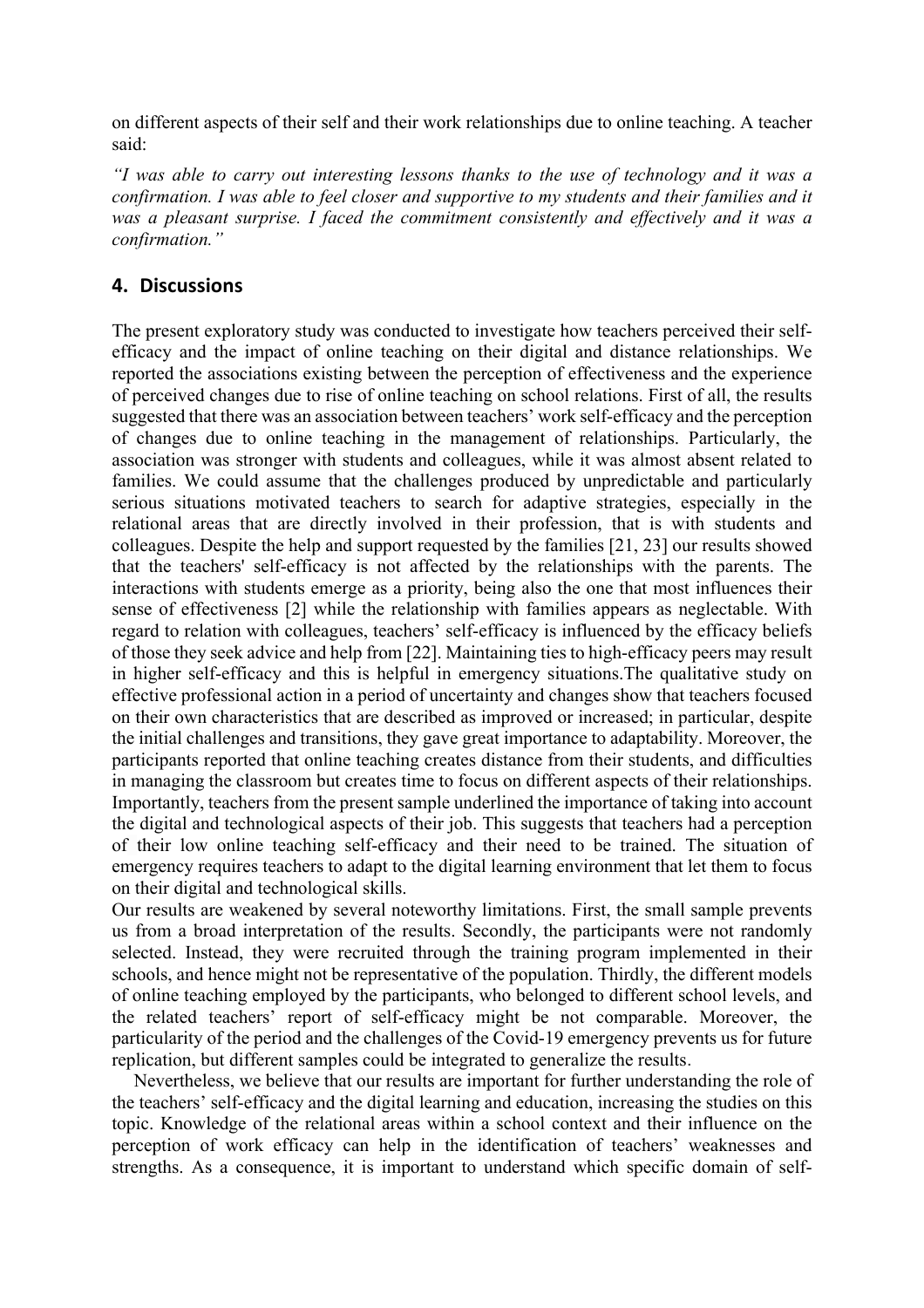efficacy can be affected by the changes and challenging situations in order to promote specific training. Practicing teachers' sense of work self-efficacy could be an example of investment to affect the experience of difficulties that emergency situations and online teaching could elicit, especially in social relationships at school. Particularly, teachers' effectiveness in the use of digital divices and online platforms seems to be an area where support and practice are needed that could lead to greater well-being and better relationship management.

#### **5. Acknowledgements**

The data collection was carried out thanks to the teachers involved in an Italian training program for kindergartens, primary and middle schools' educators. The program was financed by Public Education Service of the Municipality of Prato. We therefore thank the post-lauream students at the University of Florence who contributed to the research by offering us their support in collecting and analyzing data.

#### **6. References**

- [1] G. V. Caprara, C. Barbaranelli, L. Borgogni, P. Steca, Efficacy beliefs as determinants of teachers' job satisfaction. J. Educ. Psychol. 95, (2003) 821–832. doi: 10.1037/0022-0663.95. 4.821
- [2] R. M. Klassen, V. M. C. Tze, Teachers' self-efficacy, personality, and teaching effectiveness: a meta-analysis. Educ. Res. Rev. 12, (2014) 59–76. doi: 10.1016/ j.edurev.2014.06.001
- [3] A. Bandura, Self-efficacy: The exercise of control*.* New York, W H Freeman/Times Books/ Henry Holt & Co., 1997.
- [4] D. Barni, F. Danioni, P. Benevene, Teachers' Self-Efficacy: The Role of Personal Values and Motivations for Teaching. Front. Psychol. (2019) 10:1645. doi: 10.3389/fpsyg.2019.01645
- [5] G. V. Caprara, C. Barbaranelli, P. Steca, P. S. Malone, Teachers' self-efficacy beliefs as determinants of job satisfaction and students' academic achievement: a study at the school level. J. Sch. Psychol. 44, (2006), 473–490. doi: 10.1016/j.jsp.2006.09.001
- [6] A. Tesi, A. Aiello, E. Giannetti, The work-related well-being of social workers: Framing job demands, psychological well-being, and work engagement. Journal of Social Work, 19(1), 121– 141 (2019). https://doi.org/10.1177/1468017318757397
- [7] M. Tschannen-Moran, A. W. Hoy, Teacher efficacy: capturing an elusive construct. Teach. Teach. Educ. 17, (2001), 783–805. doi: 10.1016/S0742-051X(01)00036-1
- [8] N. L. Leech, S. Gullett, M. Howland Cummings, C. A. Haug, Challenges of remote teaching for K-12 teachers during COVID-19. Educational Leadership in Action, 7(1) (2020). URL: https://www.lindenwood.edu/academics/beyond-the-classroom/publications/journal-ofeducational-leadership-in-action/all-issues/volume-7-issue-1/challenges-of-remote-teaching-fork-12-teachers-during-covid-19/
- [9] L. De Paepe, C. Zhu, K. Depryck, Online language teaching: Teacher perceptions of effective communication tools, required skills and challenges of online teaching. Journal of Interactive learning Research, 29(1), (2018) 129-142. https://eric.ed.gov/?id=EJ1170970
- [10] D. M. Mupinga, Distance Education in High Schools: Benefits, Challenges, and Suggestions. The Clearing House: A Journal of Educational Strategies, Issues and Ideas, 78:3, (2005) 105-109. doi: 10.3200/TCHS.78.3.105-109
- [11] T. Pressley, Factors Contributing to Teacher Burnout During COVID-19. Educational Researcher, 50 (5) (2021) 325-327. doi: 10.3102/0013189X211004138
- [12] J. Scull, M. Phillips, U. Sharma, K. Garnier, Innovations in teacher education at the time of COVID19: an Australian perspective, Journal of Education for Teaching, 46:4, (2020) 497-506. doi: 10.1080/02607476.2020.1802701
- [13] H. Song, J. Wu, T. Zhi, Results of survey on online teaching for elementary and secondary schools during COVID-19 prevention and control. ECNU Review of Education, 3, (2020) 1–10. doi:10.1177/2096531120930021